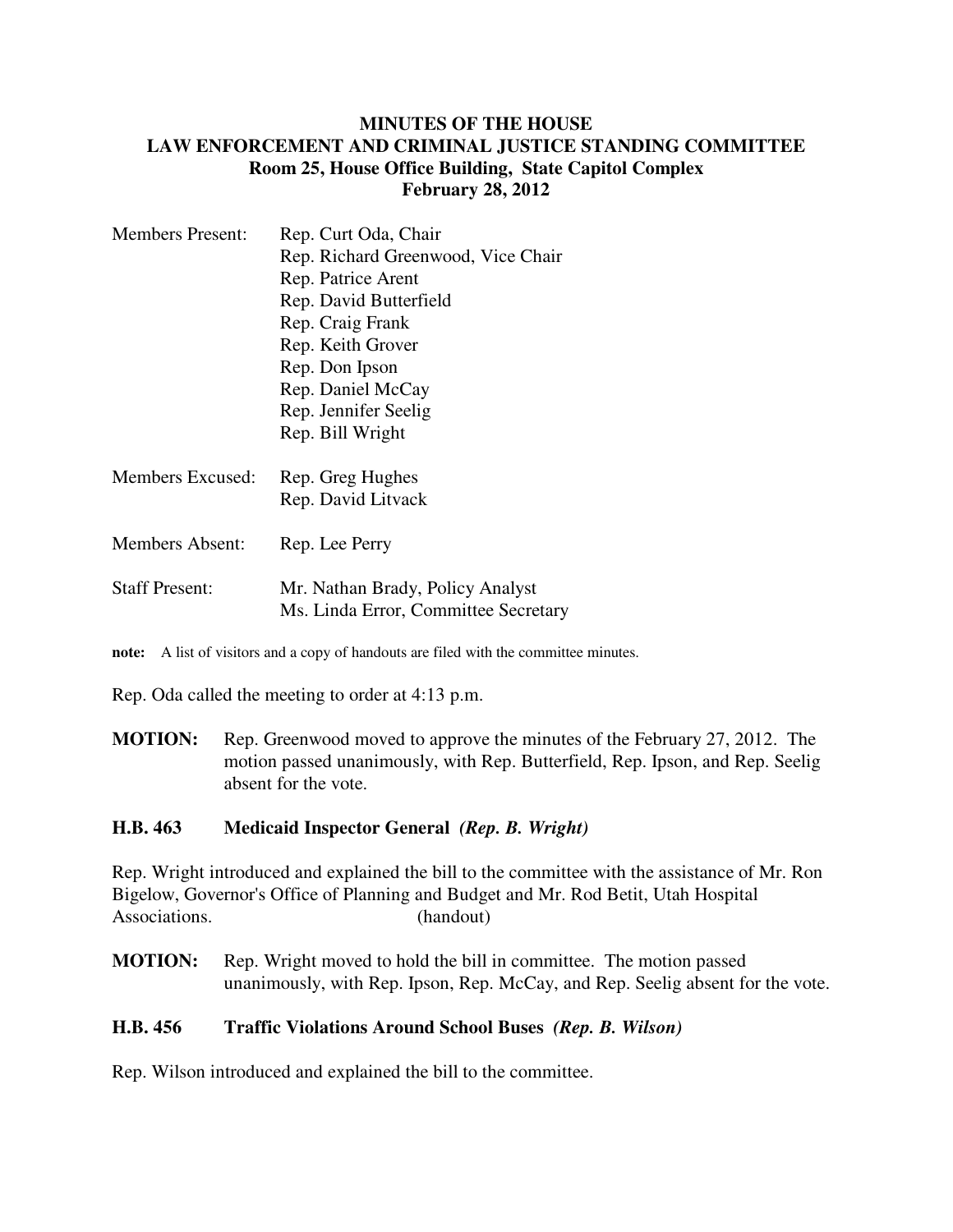House Law Enforcement & Criminal Justice Standing Committee February 28, 2012 Page 2

**MOTION:** Rep. Arent moved to amend the bill as follows:

- *1. Page 2, Line 28:*
	- 28 alleged violation; **{ and }**

 **provides that a law enforcement agency that receives a report shall issue a warning citation that does not involve a fine, court appearance, or a person's driving record to the registered owner of the vehicle; and** 

- *2. Page 5, Lines 121 through 122:*
	- 121 (3) A law enforcement agency that receives a report in accordance with Subsection  $(2)$  :
	- 122 **(a)** may have a peace officer initiate an investigation of the reported violation **; and (b) shall issue a warning citation that does not involve a fine, court appearance, or a person's driving record to the registered owner of the vehicle** .

The motion to amend passed unanimously, with Rep. Ipson, Rep. Seelig, and Rep. Wright absent for the vote.

**MOTION:** Rep. Grover moved to pass the bill out favorably as amended. The motion passed unanimously, with Rep. Wright absent for the vote.

## **H.B. 465 Inmate Medical Donation Act** *(Rep. S. Eliason)*

Rep. Eliason introduced and explained the bill to the committee.

- **MOTION:** Rep. Ipson moved to pass the bill out favorably. The motion passed unanimously.
- **MOTION:** Rep. Arent moved to place H.B. 465 on the Consent Calendar. The motion passed unanimously.

**MOTION:** Rep. Grover moved to adjourn the meeting. The motion passed unanimously.

\_\_\_\_\_\_\_\_\_\_\_\_\_\_\_\_\_\_\_

Rep. Oda adjourned the meeting at 4:55 p.m.